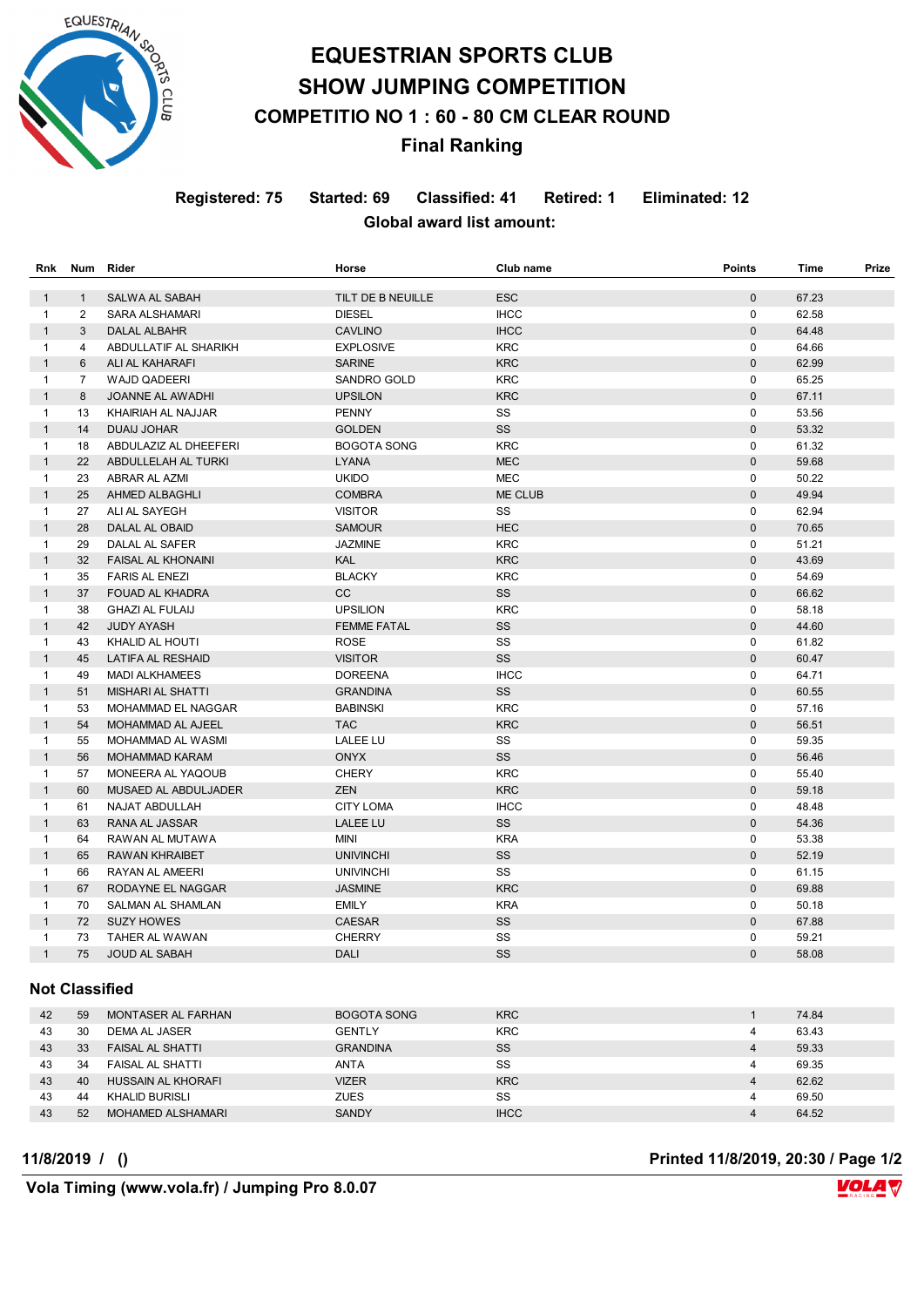

### **EQUESTRIAN SPORTS CLUB SHOW JUMPING COMPETITION COMPETITIO NO 1 : 60 - 80 CM CLEAR ROUND**

#### **Final Ranking**

|                     |                   | Rnk Num, Rider            | Horse            | Club name      | <b>Points</b>  | <b>Time</b> | Prize |
|---------------------|-------------------|---------------------------|------------------|----------------|----------------|-------------|-------|
|                     |                   |                           |                  |                |                |             |       |
| 43                  | 74                | MOHAMMAD AL MARSHOUD      | <b>COOPER</b>    | <b>KRC</b>     | $\overline{4}$ | 68.92       |       |
| 50                  | 5                 | ABDULLAH AL HAMMAD        | SANDRO GOLD      | <b>KRC</b>     | 6              | 77.52       |       |
| 51                  | 21                | ABDULLAH AL NAJDI         | <b>DUNDEE</b>    | <b>KRC</b>     | $\overline{7}$ | 80.67       |       |
| 52                  | 24                | ADAM ABOQAMSAN            | <b>DIESEL</b>    | <b>IHCC</b>    | 8              | 53.68       |       |
| 53                  | 62                | OHOUD ABDULAZIZ           | <b>GOLDEN</b>    | SS             | 9              | 88.36       |       |
| 54                  | 26                | AISHA AL SABAH            | <b>GENTLY</b>    | <b>KRC</b>     | 13             | 107.06      |       |
| 55                  | 58                | MONEERA AL YAQOUB         | <b>ISSA KRC</b>  | <b>KRC</b>     | 22             | 125.02      |       |
| <b>Not Present</b>  |                   |                           |                  |                |                |             |       |
|                     | 47                | <b>LUJAIN AL RAQAM</b>    | <b>CHERRY</b>    | SS             |                |             |       |
| <b>Eliminated</b>   |                   |                           |                  |                |                |             |       |
|                     | 10 <sup>°</sup>   | AISHA AL SABAH            | <b>FANATIEK</b>  | <b>KRC</b>     |                |             |       |
|                     | 11                | SHAHEEN AL HOBAIL         | ZORAME           | <b>KRC</b>     |                |             |       |
|                     | $12 \overline{ }$ | <b>FAISAL AL KHONAINI</b> | <b>TRUE GRIT</b> | <b>KRC</b>     |                |             |       |
|                     | 15                | OMAR AL AJMI              | <b>ANTA</b>      | SS             |                |             |       |
|                     | 17                | MOHAMMAD AL MULAIFI       | LEONALDA Z       | <b>HEC</b>     |                |             |       |
|                     | 19                | ABDULAZIZ BUQAMMAZ        | LE LORD          | SS             |                |             |       |
|                     | 20                | ABDULLAH AL MUHANNA       | <b>UNERO</b>     | <b>KR CLUB</b> |                |             |       |
|                     | 31                | DHUHA ALNAFJAN            | SANDY            | <b>IHCC</b>    |                |             |       |
|                     | 46                | <b>LAURA KHRAIBET</b>     | PEPPER BOY       | SS             |                |             |       |
|                     | 48                | LULWA AL HASSOUN          | <b>ONYX</b>      | SS             |                |             |       |
|                     | 68                | <b>SAJA GHAREEB</b>       | <b>DOREENA</b>   | <b>IHCC</b>    |                |             |       |
|                     | 69                | <b>SALMAN ALSAYEGH</b>    | CARLOS           | <b>IHCC</b>    |                |             |       |
| <b>Retired</b>      |                   |                           |                  |                |                |             |       |
|                     | 36                | <b>FAY ALMURAIKHI</b>     | <b>CITY LOMA</b> | <b>IHCC</b>    |                |             |       |
| <b>Disqualified</b> |                   |                           |                  |                |                |             |       |
|                     | 41                | <b>JANA AL ZANKI</b>      | <b>RB</b>        | SS             |                |             |       |

**11/8/2019 / () Printed 11/8/2019, 20:31 / Page 2/2**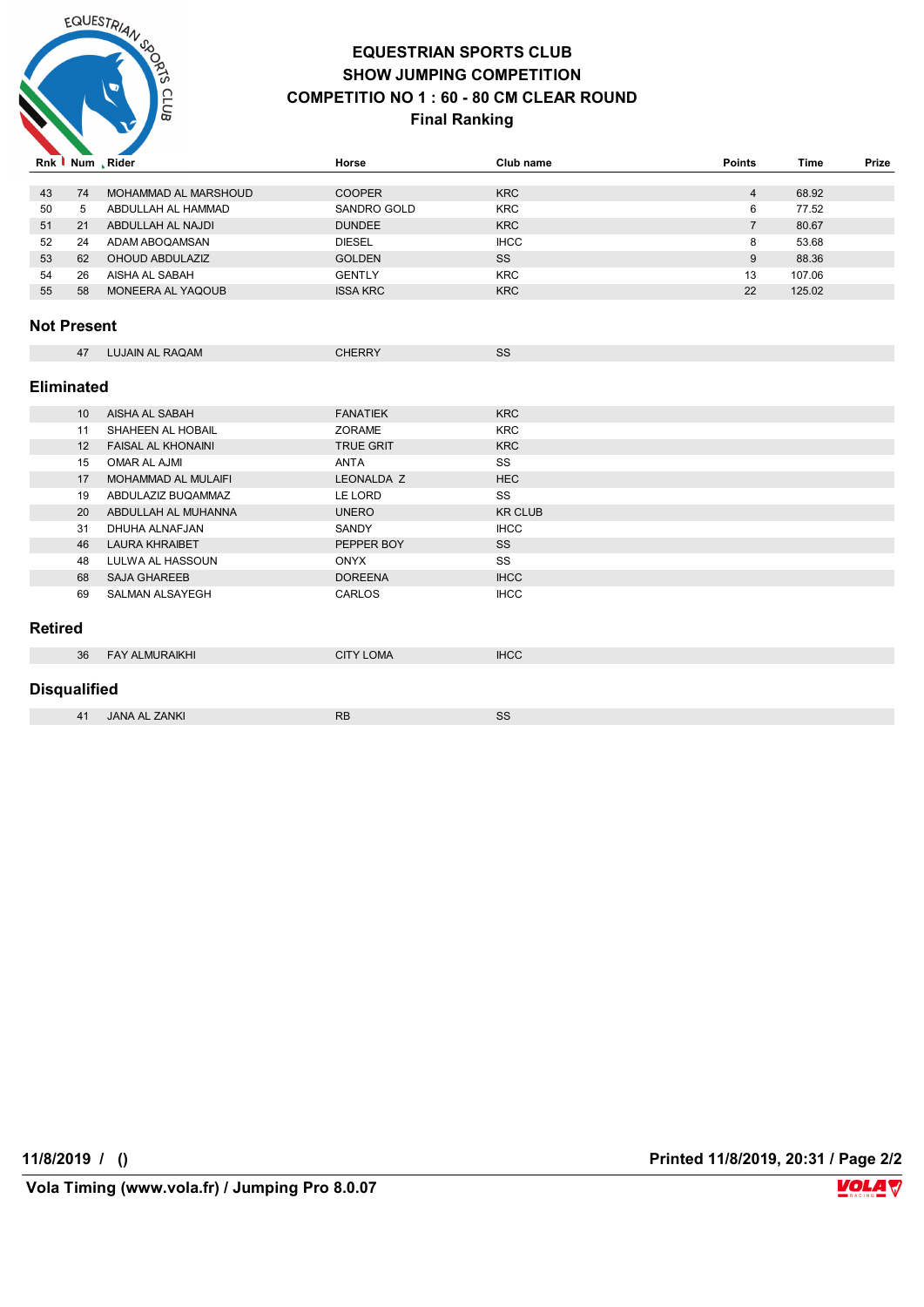

### **EQUESTRIAN SPORTS CLUB SHOW JUMPING COMPETITION COMPETITION NO 2 : 100 CM OPTIMUM TIME Final Ranking Optimum Time 78.00**

**Registered: 48 Started: 46 Classified: 12 Retired: 0 Eliminated: 9**

| Rnk            | Num            | Rider                    | Horse               | Club           | Points | Time   | <b>Difference</b> |
|----------------|----------------|--------------------------|---------------------|----------------|--------|--------|-------------------|
|                |                |                          |                     |                |        |        |                   |
| 1              | 4              | <b>HAMAD ALOTAIBI</b>    | CARINA              | ME CLUB        | 0.00   | 78.18  | 0.18              |
| $\overline{2}$ | 18             | <b>FAWAZ ALGHENAIMAN</b> | LACORDE             | ME CLUB        | 0.00   | 76.27  | 1.73              |
| 3              | 20             | <b>OTHMAN ELENEZI</b>    | <b>VENUS</b>        | <b>IHCC</b>    | 0.00   | 80.52  | 2.52              |
| 4              | 43             | ALI AL REFAI             | <b>GROLSCH</b>      | <b>KR CLUB</b> | 0.00   | 80.70  | 2.70              |
| 5              | 17             | <b>BADRA AL AW ADHI</b>  | <b>CALLISTIMON</b>  | <b>KR CLUB</b> | 0.00   | 75.16  | 2.84              |
| 6              | 15             | HUSSAIN AL KHORAFI       | <b>FOXY LADY</b>    | <b>KRC</b>     | 1.00   | 74.94  | 3.06              |
| $\overline{7}$ | 48             | LULWA AL SABAH           | W ORITO             | <b>KRC</b>     | 1.00   | 82.22  | 4.22              |
| 8              | 12             | YAQOUB AL NASALLAH       | <b>HIDI</b>         | HEC            | 1.00   | 72.62  | 5.38              |
| 9              | 34             | KHALED AL HAJRI          | <b>AMADEUS</b>      | <b>MEC</b>     | 1.00   | 71.09  | 6.91              |
| 10             | 14             | NADA AL AHMAD            | AMADEUS             | MEC            | 2.00   | 69.94  | 8.06              |
| 11             | $\overline{7}$ | MOHAMMAD AL DUW EESH     | LYANA               | <b>MEC</b>     | 2.00   | 69.84  | 8.16              |
| 12             | 26             | <b>FAWAZ ALSUBAIEI</b>   | <b>EVITA</b>        | HEC            | 2.00   | 69.43  | 8.57              |
|                |                | Not Classified           |                     |                |        |        |                   |
| 13             | 49             | <b>MESHAL AL HAZEEM</b>  | <b>FLINSTONE</b>    | <b>KRC</b>     | 2.00   | 67.95  | 10.05             |
| 14             | 3              | <b>GHALA AL DABBOUS</b>  | EASY                | SS             | 3.00   | 66.74  | 11.26             |
| 15             | 35             | FAW AZ AL SHAMMARI       | <b>RAFALE</b>       | <b>MEC</b>     | 3.00   | 66.72  | 11.28             |
| 16             | 28             | <b>BADER AL HAIFI</b>    | <b>CLASSIC</b>      | <b>HEC</b>     | 4.00   | 78.25  | 0.25              |
| 17             | 46             | <b>ALIAA AL HUNAIDI</b>  | DW IESKE            | <b>KRC</b>     | 4.00   | 78.87  | 0.87              |
| 18             | 30             | <b>SAMA AL BARJAS</b>    | <b>REALIS</b>       | <b>KRC</b>     | 4.00   | 79.13  | 1.13              |
| 19             | 29             | <b>HAMAD AL ROUMI</b>    | CAISER              | <b>MEC</b>     | 4.00   | 76.68  | 1.32              |
| 20             | 36             | MAZEN BEIRAKDAR          | <b>JADOR</b>        | <b>KRC</b>     | 4.00   | 76.00  | 2.00              |
| 21             | 16             | <b>MARIA BOUSHERI</b>    | <b>CJINA</b>        | <b>KRC</b>     | 4.00   | 75.93  | 2.07              |
| 22             | 21             | SAUD AL KHARJI           | VAGAS               | <b>KRC</b>     | 4.00   | 75.43  | 2.57              |
| 23             | $\overline{2}$ | <b>HAMAD ALI</b>         | <b>RAFALE</b>       | MEC            | 4.00   | 59.34  | 18.66             |
| 24             | 10             | SHAHAD AW ADH            | <b>DUCHEES</b>      | KRC            | 5.00   | 74.58  | 3.42              |
| 25             | 32             | MOHAMMAD AL KHUBAIZI     | <b>LUCKY LOUISE</b> | <b>HEC</b>     | 5.00   | 73.06  | 4.94              |
| 26             | 19             | METEAB AL MUTAIRI        | CARAMEL             | <b>KR CLUB</b> | 6.00   | 70.66  | 7.34              |
| 27             | 39             | FAW AZ ALGHENAIMAN       | <b>ARMANI</b>       | ME CLUB        | 6.00   | 70.22  | 7.78              |
| 28             | 31             | EBTISSAM AL HADDAD       | <b>VIENNA</b>       | MEC            | 6.00   | 69.56  | 8.44              |
| 29             | 47             | ABDULLAH AL RAMADHAN     | CARL                | <b>MEC</b>     | 7.00   | 67.82  | 10.18             |
| 30             | 24             | HAMAD AL ROUMI           | GHALYA              | MEC            | 7.00   | 92.77  | 14.77             |
| 31             | 50             | KHALED AL DABBOUS        | CARL                | <b>MEC</b>     | 8.00   | 78.50  | 0.50              |
| 32             | 22             | AMER H AL SHATTI         | AGATE               | MEC            | 9.00   | 72.59  | 5.41              |
| 33             | 37             | <b>BAREEQ ALALI</b>      | <b>VENUS</b>        | <b>IHCC</b>    | 11.00  | 89.72  | 11.72             |
| 34             | 9              | ABDULLAH AL MUHANNA      | <b>HADEEL KRC</b>   | <b>KR CLUB</b> | 11.00  | 102.00 | 24.00             |
| 35             | 38             | SALEH AL TABTABAI        | <b>ETOYA</b>        | MEC            | 13.00  | 97.54  | 19.54             |
| 36             | 52             | DALAL AL SHARHAN         | ARDENT              | HEC            | 13.00  | 100.92 | 22.92             |
| 37             | 33             | <b>FAISAL AL WASMI</b>   | <b>GRANSASSO</b>    | <b>KRC</b>     | 22.00  | 86.74  | 8.74              |
|                | Not Present    |                          |                     |                |        |        |                   |
|                |                | 51 ALZAIN AL FOZAN       | ANGEL Z             | <b>HEC</b>     |        |        |                   |
|                | Eliminated     |                          |                     |                |        |        |                   |
|                | $\mathbf{1}$   | FATIMA AL KHONAINI       | <b>CICRENA</b>      | <b>KRC</b>     |        |        |                   |
|                | 6              | <b>ESRAA ABDULLAH</b>    | <b>FLUX</b>         | MEC            |        |        |                   |
|                | 13             | AMER H AL SHATTI         | <b>HARVALO</b>      | <b>MEC</b>     |        |        |                   |
|                | 27             | NADA AL MUSALLAM         | LATINO              | MEC            |        |        |                   |
|                | 40             | SHEREEFA AL HAZZAA       | <b>VASCO</b>        | <b>MEC</b>     |        |        |                   |
|                | 41             | MOHAMMAD AL REFAIE       | AGATE               | MEC            |        |        |                   |
|                | 42             | <b>ESRAA ABDULLAH</b>    | <b>SEVENTEEN</b>    | <b>MEC</b>     |        |        |                   |
|                | 44             | ABDULAZIZ AL DURAI       | <b>HAMOOR KRC</b>   | <b>KRC</b>     |        |        |                   |
|                | 45             | MOHAMMAD AL SAEED        | <b>CYRANO</b>       | <b>MEC</b>     |        |        |                   |
|                |                |                          |                     |                |        |        |                   |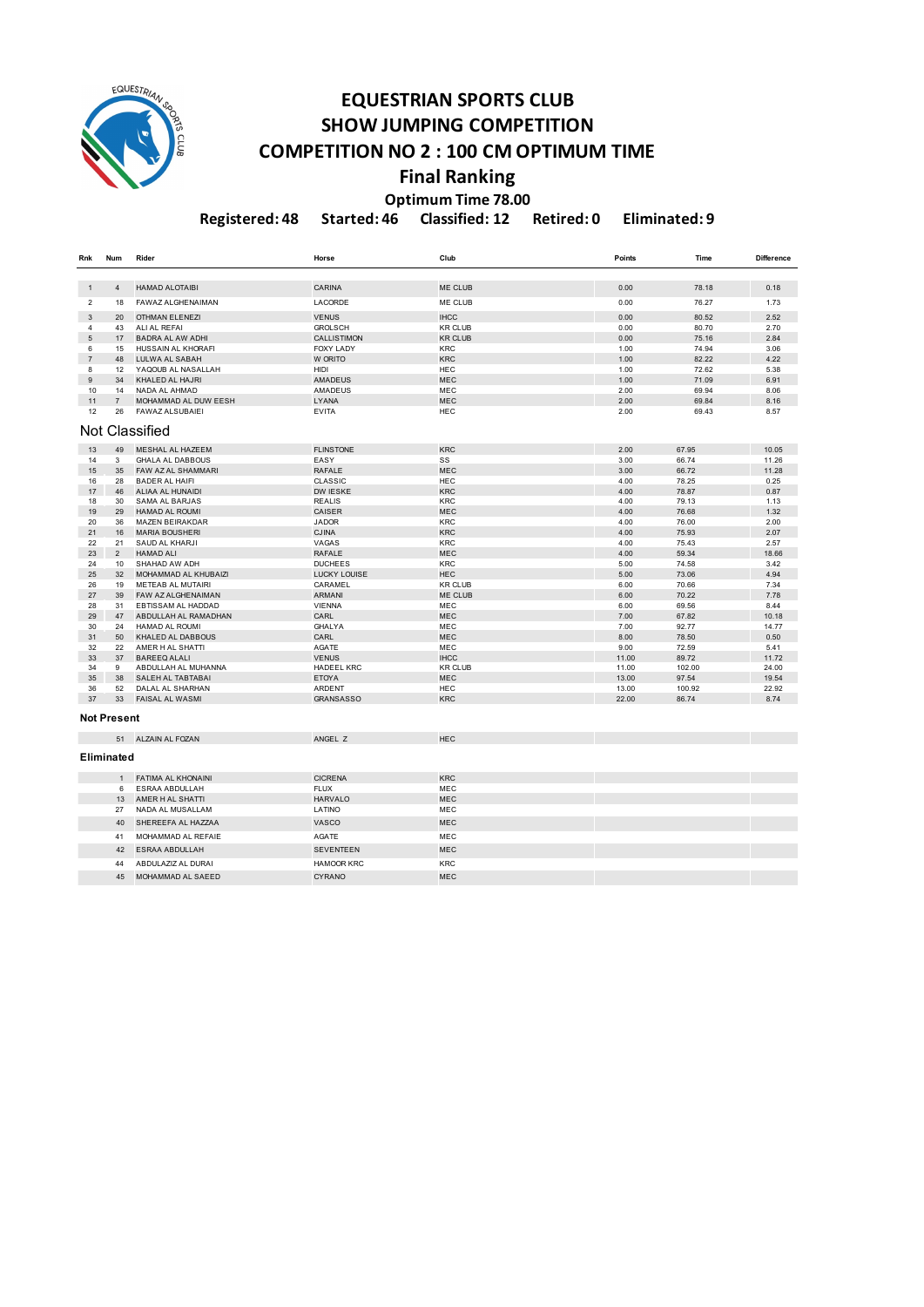

## **EQUESTRIAN SPORTS CLUB SHOW JUMPING COMPETITION COMPETITION NO 3 : 110 CM OPTIMUM TIME Final Ranking**

**Optimum Time 78.00**

**Registered: 27 Started: 23 Classified: 6 Retired: 0 Eliminated: 0**

| Rnk            | <b>Num</b>            | Rider                     | Horse                | Club           | Points | Time   | <b>Difference</b> |
|----------------|-----------------------|---------------------------|----------------------|----------------|--------|--------|-------------------|
|                |                       |                           |                      |                |        |        |                   |
| $\mathbf{1}$   | 20 <sub>0</sub>       | <b>FATIMA AL SULAIMAN</b> | <b>DANCING QUEEN</b> | <b>KRC</b>     | 0.00   | 78.37  | 0.37              |
| $\overline{2}$ | 11                    | KHALIFA AL DABOUS         | ULKE DU LA ROQUE     | <b>HEC</b>     | 0.00   | 78.85  | 0.85              |
| 3              | 9                     | <b>FATMA AL DEREES</b>    | <b>ERASMUS</b>       | SS             | 0.00   | 79.73  | 1.73              |
|                | 22                    | DANA AL GHANIM            | <b>BRUSSEL</b>       | AL BIDA'A      | 1.00   | 81.14  | 3.14              |
| 5              | 4                     | <b>HAMAD ALOTAIBI</b>     | <b>EVER OR NEVER</b> | ME CLUB        | 1.00   | 81.57  | 3.57              |
| 6              | 12                    | OMAR AL KHUDAIRI          | <b>ESCOBAR</b>       | <b>MEC</b>     | 2.00   | 67.91  | 10.09             |
|                | <b>Not Classified</b> |                           |                      |                |        |        |                   |
|                |                       |                           |                      |                |        |        |                   |
| $\overline{7}$ |                       | <b>BANDAR JUMAA</b>       | AMUESANT             | <b>HEC</b>     | 4.00   | 78.36  | 0.36              |
| 8              | 3                     | KHALIFA AL DABOUS         | <b>ANTONIO</b>       | <b>HEC</b>     | 4.00   | 78.64  | 0.64              |
| 9              | 6                     | MOHAMMAD AL RAMADHAN      | <b>NARCOS</b>        | <b>MEC</b>     | 4.00   | 76.30  | 1.70              |
| 10             | 15                    | <b>MISK ALMARSHOUD</b>    | DOLCE VITA           | <b>ESC</b>     | 5.00   | 73.79  | 4.21              |
| 11             | $\overline{7}$        | ABDULRHMAN ALMUDAHKA      | GANELZO              | ME CLUB        | 5.00   | 71.75  | 6.25              |
| 12             | 18                    | KHALID AL ZUBAID          | <b>LAAKIDO ONE</b>   | <b>KR CLUB</b> | 6.00   | 70.65  | 7.35              |
| 13             | $\mathcal{P}$         | <b>LAILA AL HANBALI</b>   | <b>GREENFIELD</b>    | <b>KRC</b>     | 6.00   | 86.23  | 8.23              |
| 14             | 21                    | <b>GAMILA AL MUTAW A</b>  | <b>JONIBANTOS</b>    | <b>HEC</b>     | 7.00   | 89.46  | 11.46             |
| 15             | .5                    | ANNAZ AL ANNAZ            | <b>PRINCESS B</b>    | ESC            | 7.00   | 90.02  | 12.02             |
| 16             | 10 <sup>1</sup>       | MOHAMMAD AL KHUBAIZI      | <b>LUCKY LOUISE</b>  | <b>HEC</b>     | 8.00   | 78.88  | 0.88              |
| 17             | 17                    | RAWAN AL DEREES           | <b>FUNRISK</b>       | SS             | 8.00   | 95.89  | 17.89             |
| 18             | 26                    | YOUSEF AL NOAIMI          | <b>EQUIRANO</b>      | SS             | 8.00   | 110.68 | 32.68             |
| 19             | 14                    | AHMAD AL ANSARI           | <b>CHICO CLEMENS</b> | ESC            | 9.00   | 95.79  | 17.79             |
| 20             | 23                    | <b>MARIA BOUSHERI</b>     | <b>BEONIEK</b>       | <b>KRC</b>     | 9.00   | 97.93  | 19.93             |
| 21             | 24                    | <b>ESRAA ABDULLAH</b>     | <b>FLUX</b>          | <b>MEC</b>     | 10.00  | 86.53  | 8.53              |
| 22             | 8                     | <b>TALA BARAKAT</b>       | <b>SHAKIRA</b>       | <b>HEC</b>     | 14.00  | 85.73  | 7.73              |
| 23             | 13                    | <b>ESSA AL SHEHAB</b>     | <b>PAVAROTTI</b>     | <b>MEC</b>     | 15.00  | 89.07  | 11.07             |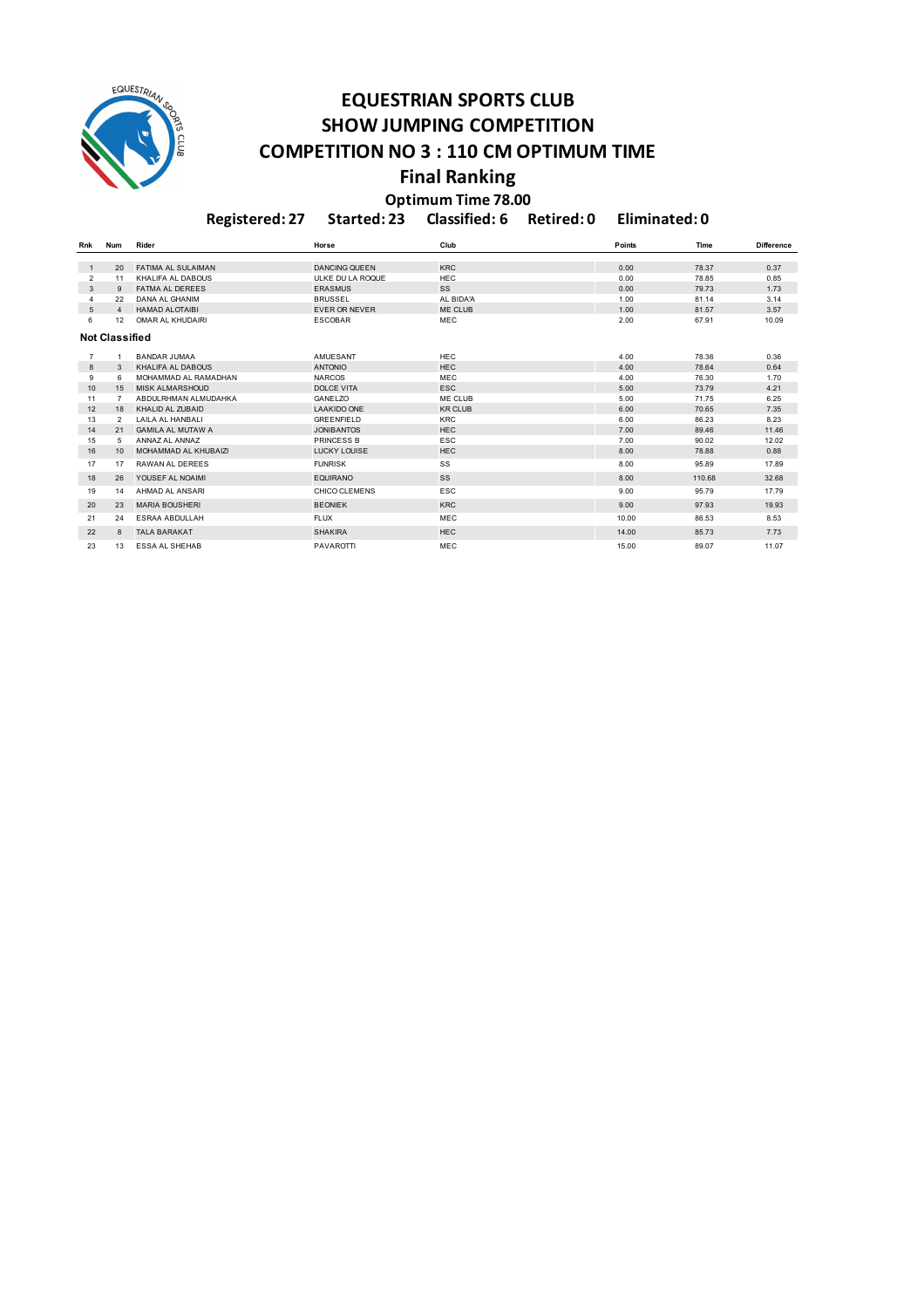

# **EQUESTRIAN SPORTS CLUB SHOW JUMPING COMPETITION COMPETITION NO 4 : 120 CM TWO PHASE Final Ranking**

### **Registered: 14 Started: 13 Classified: 6 Retired: 0 Eliminated: 1 Global award list amount:**

| Rnk            |                | Num Rider              | Horse                    | Club name      | Phase 1        | Phase 1 | Phase 2      | Phase 2 | Prize |
|----------------|----------------|------------------------|--------------------------|----------------|----------------|---------|--------------|---------|-------|
|                |                |                        |                          |                | Points         | Time    | Points       | Time    |       |
|                |                |                        |                          |                |                |         |              |         |       |
| $\mathbf{1}$   | 11             | PAVEL VORONKO          | <b>CLARIISA</b>          | <b>KRC</b>     | $\mathbf{0}$   | 53.54   | $\mathbf{0}$ | 28.61   |       |
| 2              | 5              | PAVEL VORONKO          | <b>ULLAN</b>             | <b>KRC</b>     | 0              | 58.46   | 0            | 31.67   |       |
| 3              | 6              | YOUSEF AL NOAIMI       | <b>BOSTON</b>            | SS             | $\mathbf{0}$   | 58.22   | $\mathbf{0}$ | 35.95   |       |
| 4              | $\overline{7}$ | HAMAD AL HAJERI        | <b>VERLAINE DE LAREN</b> | <b>ESC</b>     | 0              | 51.97   | 4            | 36.16   |       |
| 5              | 14             | ABDULLAH AL GHARABALLY | <b>QUABOSHKA</b>         | SS             | $\mathbf{0}$   | 55.60   | 8            | 36.52   |       |
| 6              | 8              | ABDULREHMAN AL AWADHI  | <b>LOKI DOKI</b>         | <b>KR CLUB</b> | 4              | 49.10   |              |         |       |
|                |                |                        |                          |                |                |         |              |         |       |
|                |                | <b>Not Classified</b>  |                          |                |                |         |              |         |       |
|                |                |                        |                          |                |                |         |              |         |       |
| $\overline{7}$ | $\overline{4}$ | KHALID AL KHUBAZI      | CARTURO                  | <b>HEC</b>     | $\overline{4}$ | 52.06   |              |         |       |
| 8              | 12             | NASSAR AL AKSHAN       | <b>GAME OVER</b>         | <b>KR CLUB</b> | 4              | 57.14   |              |         |       |
| 9              | $\overline{2}$ | YOUSEF AL NOAIMI       | SPECIAL ICE              | SS             | $\overline{4}$ | 58.12   |              |         |       |
| 10             | 10             | MOHAMMED AL DUWEESH    | CADDIE S                 | <b>HEC</b>     | 4              | 58.50   |              |         |       |
| 11             | 13             | ANNAZ AL ANNAZ         | <b>PRINCESS B</b>        | <b>ESC</b>     | 8              | 58.72   |              |         |       |

#### **Eliminated - Phase 1**

1 NADIA AL MUTAWA QUASSY DU GISORS HEC

12 3 FAWAZ AL RASHED CLOONEY ESC 16 89.89